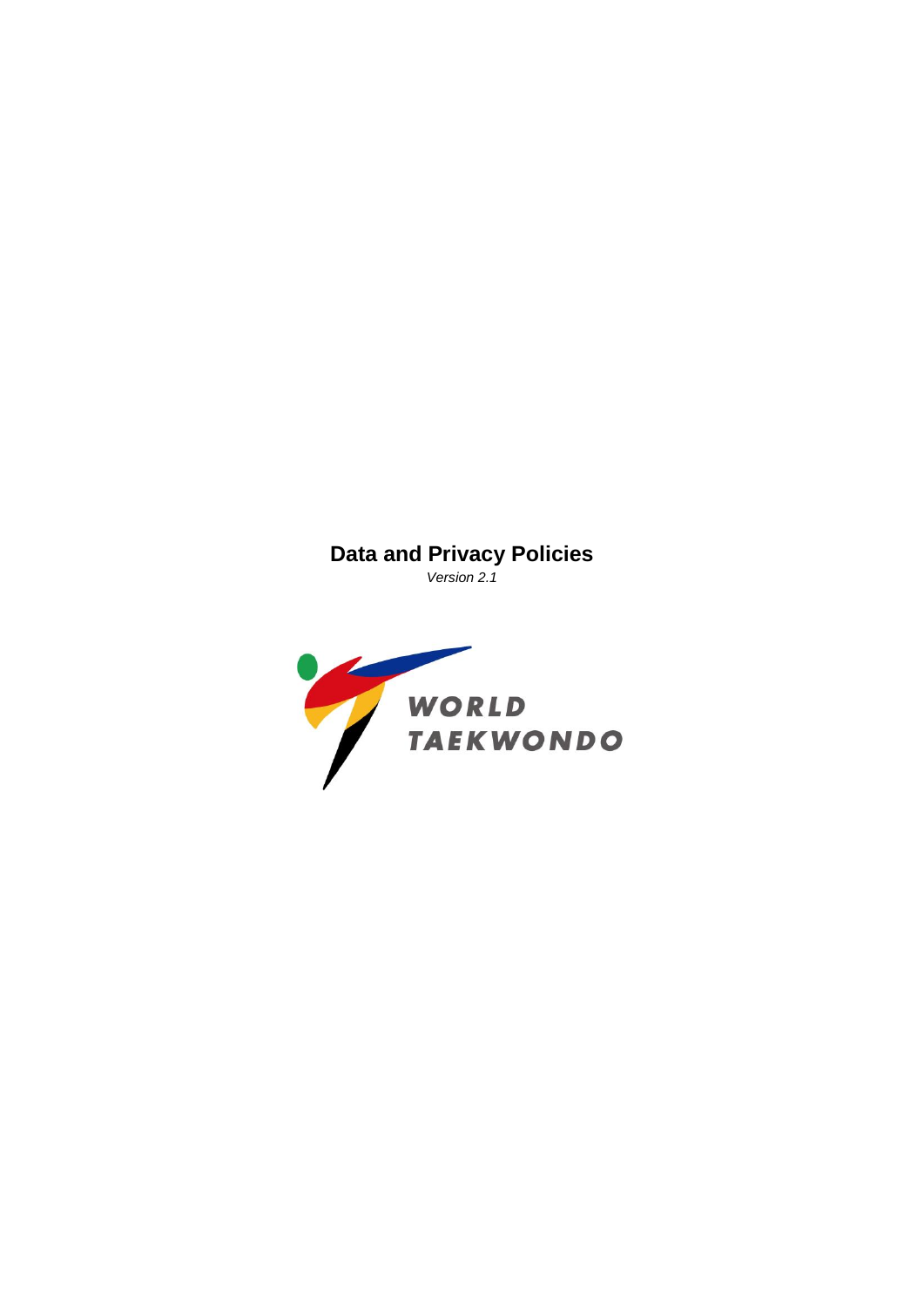### *Introduction*

In accordance with the directives of World Taekwondo ("WT"), its Global Membership System ("GMS") aims at unifying the global community of taekwondo practitioners and enthusiast by emphasizing the values of inclusion, excellence, global citizenship and good will. The GMS is responsible for providing the latest technology in membership management and creating a comprehensive database of all individuals involved in the art of taekwondo so that all Member National Associations ("MNAs") of the WT can more effectively manage their respective country's memberships, events and tournaments.

#### *Data Collection*

All personal identifiable information collected in the GMS Data Base will be confidential, it will not be shared with anyone but each individual's designated MNA and it will not be used for commercial purposes. The GMS data privacy policies on collection and protection of information apply to all WT entities including the Continental Unions (CUs) and Member National Associations (MNAs) as well as Local Organizing Committees (LOCs) of WT sanctioned and promoted events. Information derived from the aggregated data, which does not contain any personal identifiable information, will be used by the WT to provide an understanding of the demographics and diversity composition of taekwondo practitioners across the world and to better tailor expansion programs and added value services. Business partners, such as added value services not affiliated to WT, will not have access to personal identifiable information unless it is authorized directly by the individual or on the individual's behalf by their selected MNA. Should an individual or MNA choose to share their information with any of those business partners they will have to independently review and agree to the non-affiliated entity's privacy policies.

#### *Accessing WT GMS Services*

When applying or registering for each service provided through the GMS, such as obtaining GAL/GOL License or participating in an event, the GMS system will ask for different information directly from the individual or from the MNA, on behalf of the individual. The GMS will keep in each member's file their name, date of birth, gender, contact information, billing and shipping information as well as copies of their taekwondo certificates (belt rank, kukkiwon, referee and/or coach certificate). GMS will delete copies of any government issued identification (National ID cards and/or passports) after they have been verified by the GMS system for identification and nationality purposes.